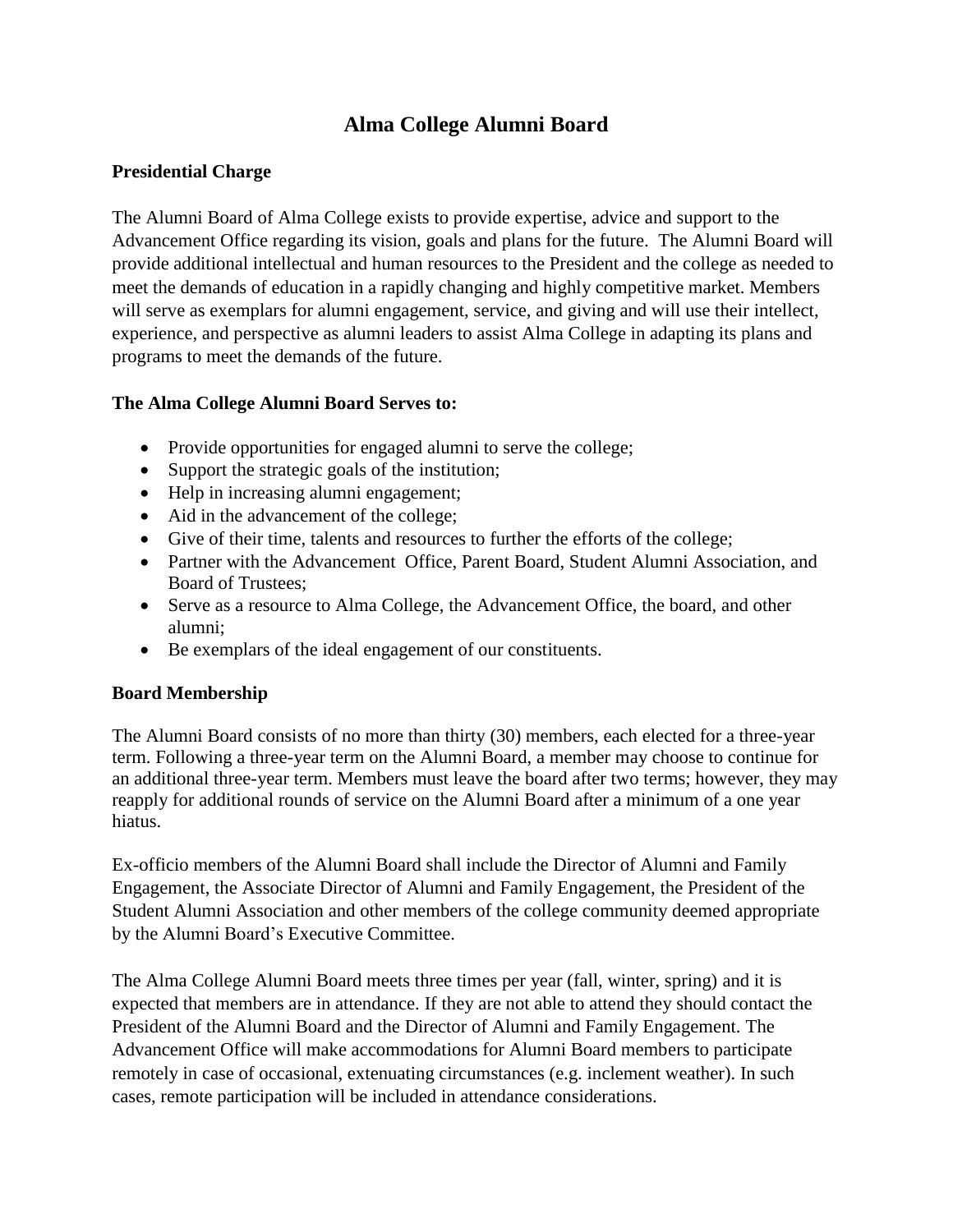# **Membership Expectations**

Alumni Board membership is a privilege, and it is expected that members:

- Are alumni of Alma College;
- Serve as liaisons between alumni and the college, seeking feedback on others' experiences and relaying that feedback to the Advancement Office;
- Aid in the planning and execution of alumni events, including Homecoming;
- Take on a leadership role in the planning of one engagement event per year;
- Refer at least three prospective student and/or Alma Ambassadors per year;
- Include Alma College as one of their top two philanthropic priorities and make a gift each year that is commensurate with his/her abilities (it is an expectation that there will be 100 percent participation in the Annual Fund);
- Encourage fellow alumni to support the college through giving and engagement;
- Speak positively about the college's goals and direction along with their own Alma experience;
- Remain actively engaged between meetings by attending events, staying up-to-date with college happenings, and responding to communication from the Advancement Office.

# **Executive Committee**

- The members of the Executive Committee shall consist of the President, Vice-President, immediate Past President, and Secretary of the Alumni Board.
- The Executive Committee is responsible for:
	- o Overall guidance and direction of the Alumni Board in partnership with the Director of Alumni and Family Engagement.
	- o Linking Alumni Board activity with the college's goals and objectives and assuring ongoing communication between members.
	- o Measuring the overall effectiveness of the Alumni Board and its committees and making recommendations where needed.
	- o Reviewing Alumni Board demographics and ensuring that membership reflects alumni diversity.
	- o Clarifying expectations of members and officers regarding commitment, length of service, attendance, etc.

### **Member Committees**

- Alumni Board members are asked to participate in a minimum of one committee per year. Each committee will include at least three Alumni Board members, but may include any non-members the group deems appropriate. Alumni Board President, Senior Director of Alumni and Family Engagement and Associate Director of Alumni and Family Engagement will serve as ex-officio members of each committee.
- The committees include, but are not limited to: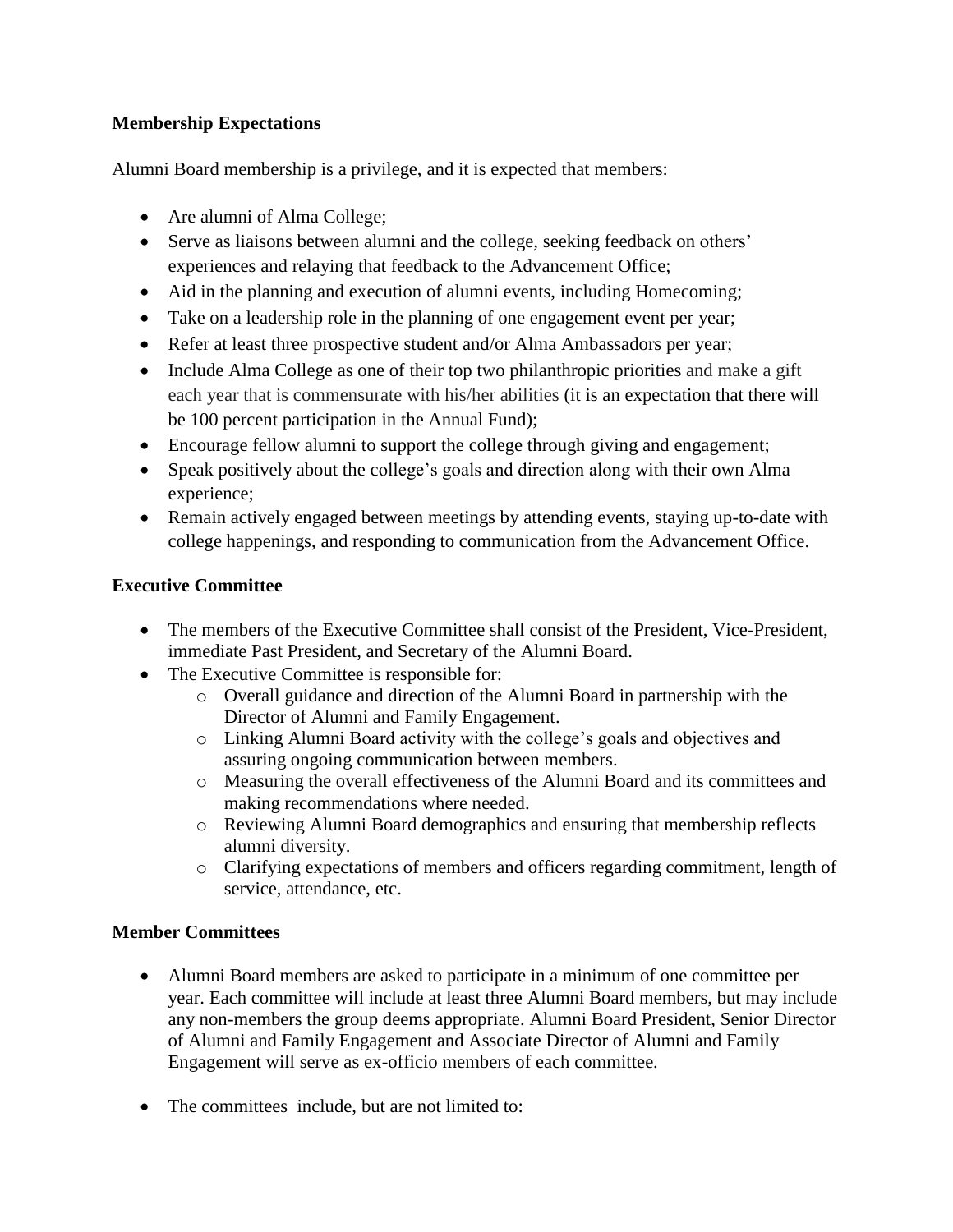- o Executive Committee
- o Student Engagement
- o Career and Professional Development
- o Admissions and Recruitment
- o Awards and Membership
- Committee Descriptions
	- o Student Engagement Serve as an advisory group for the Center for Student Development, Office of Student Life, and Athletics. Serve as lead alumni volunteers for campus events, programs, and activities. Recruit alumni to participate in the campus involvement branch of the Alma Ambassador Program. Director of Center for Student Opportunity or their delegate, Director of Campus Life or their delegate, Associate Director of Athletics or their delegate, and one representative from the Student Alumni Association will serve as ex-officio members of the committee.
	- o Career & Professional Development Serve as an advisory group for the Career Development Office, providing consultation on career development programs and services. Assist Career Development Office with career exploration and networking opportunities for both students and fellow alumni while also developing and sustaining networking and access to employers and graduate schools. Serve as lead volunteers for on-campus, off-campus, and on-line career development programs. Recruit alumni to participate in the career and internship branch of the Alma Ambassador Program. Director of Student Career Coaching and/or Director of Employer Outreach along with one representative of the Student Alumni Association will serve as ex-officio members of the Career and Internship Committee.
	- o Admissions & Recruitment

Serve as an advisory group to the Admissions Office. Serve as lead volunteers for on-campus and off-campus admissions events. Recruit alumni to participate in admissions branch of the Alma Ambassador Program (e.g. student referral program, recruitment events, alumni profiles). Director of Admission or their designee and one representative from the Student Alumni Association will serve as ex-officio member of the Admissions & Recruitment Committee.

o Awards & Membership

Identify and recruit future members to the Alumni Board, working to ensure Board membership reflects the full scope and diversity of the college's alumni. In conjunction with the Advancement Office, identify candidates for each of the annual alumni awards. Propose slate of candidates for full board consideration and recommendation to the President's Office no later than April each year. Alumni Board Secretary will serve as chair of the Awards & Membership Committee.